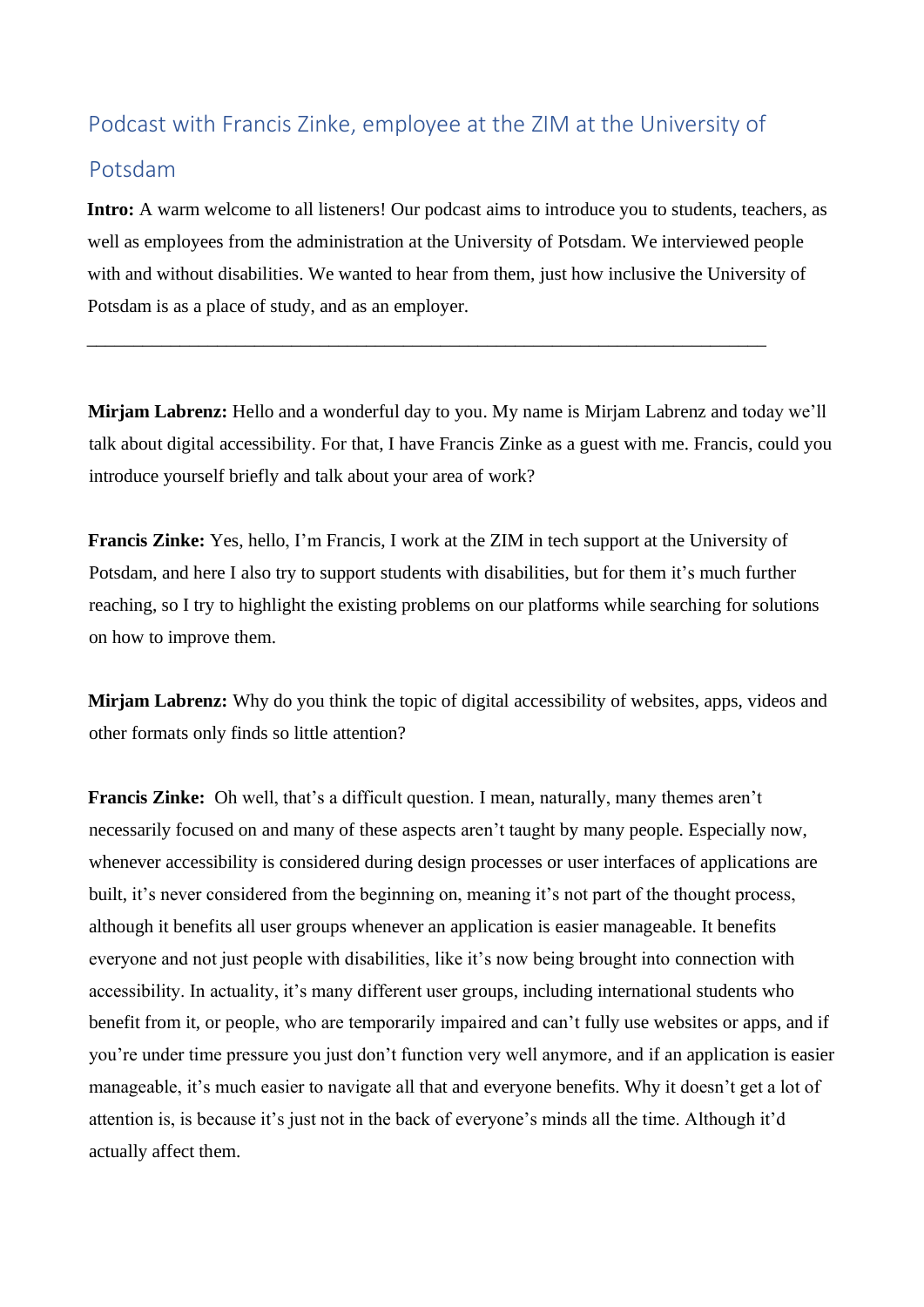**Mirjam Labrenz:** Well, maybe it'd be good if you could briefly explain what digital accessibility actually is, maybe a few examples, just to get an idea what falls into this categorie and what, for you personally, digital accessibility means and is.

**Francis Zinke:** Digital accessibility means that a website is accessible for all user groups. Meaning, if for example a blind person wants to operate a website or wants to have it read out loud, it should be possible to be read easily. If there are a bunch of or many ads on it, then they would potentially cause a problem. Or if the website operates with a lot of graphics that basically just contain text. Because there is no alternative description for these graphics a blind person wouldn't be able to work with this website, if these graphics contained important information about the website. That's a typical example but in actuality it affects all user groups. If I have an overloaded website and I just want to log in, and I can't even find the log-in for said platform, then that's disadvantage for everyone. That's basically what's digital accessibility encompasses, it's usable for all user groups. That's how I see it, that digital accessibility helps further everyone. Or different example, I said the user group were blind people, but oftentimes it's also the older generation. Many older people don't necessarily learn how to navigate the Internet and there are many reasons for it. Okay, I have to learn something new, but that's not even the point. Many websites aren't easily usable for older people and you get confused very quickly as an older person and that's what I mean when I say especially for the older people. We're all going to age that's why we need to take many aspects into consideration, even for international students. And if some of that information is hard to find or hard to see then for me personally I don't think it's accessible, digitally accessible.

**Mirjam Labrenz:** That means it's actually about usability or user friendliness, which doesn't necessarily mean it's exclusively for people with disabilities who have trouble hearing or seeing like a lot of people always think. But instead, as you've said already, especially for older people or the general public, as you said earlier, to navigate these websites easily. And usability just means to see the website and to immediately find what you're looking for. Is that what digital accessibility means?

**Francis Zinke:** At the end of the day that's the goal, technically a byproduct resulting from it. I personally want to diminish this pigeonholing. Accessibility means a bigger workload because you have to abide by all these guidelines. But if we follow it through everyone benefits from it in the end. For example if a user wanted to do something in this online interface and couldn't do it they had to contact support. And they had to help the user navigate this task or the system and that's also a bigger workload. On top of the website not being user friendly and accessible.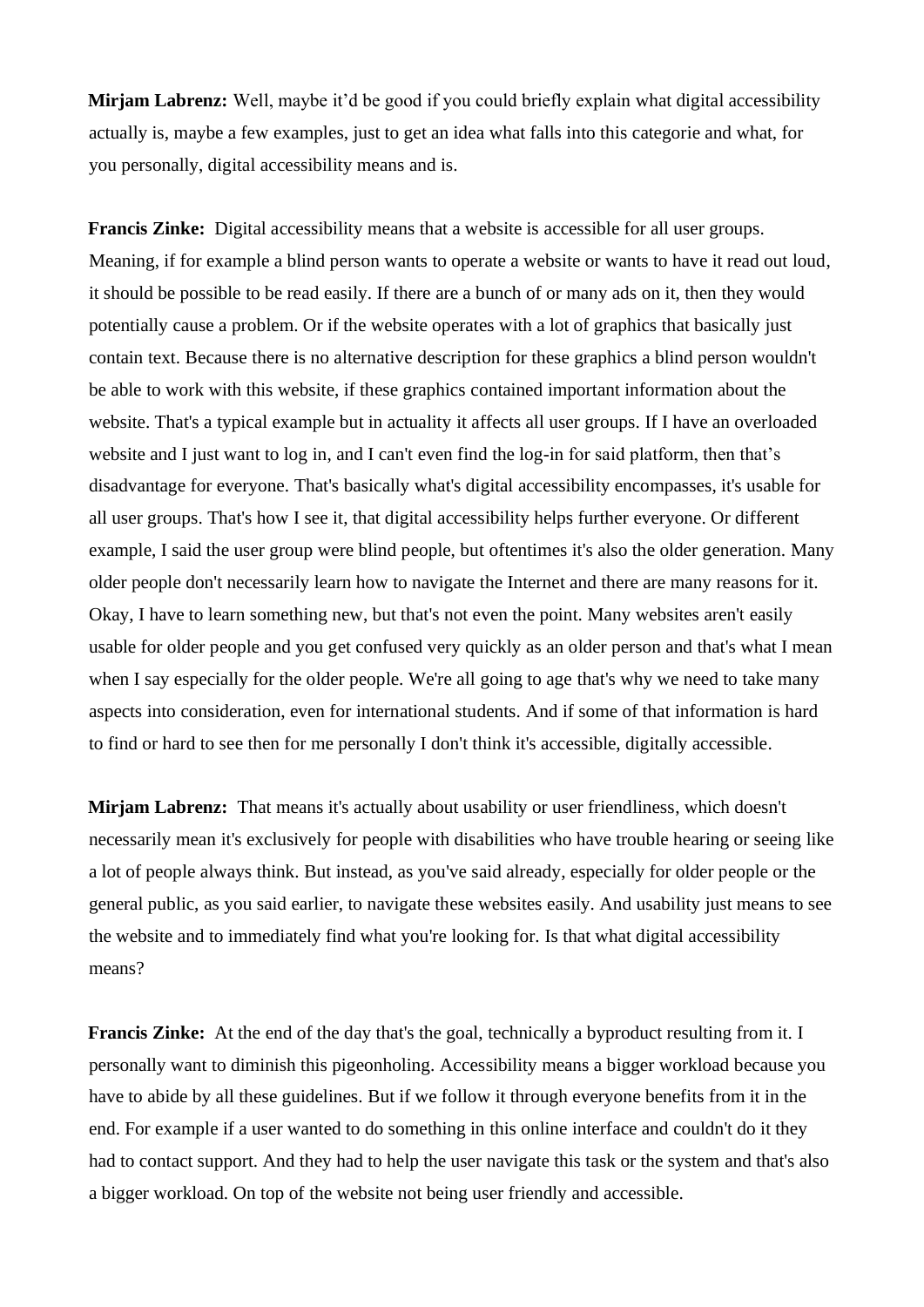**Mirjam Labrenz:** What do you think, where do most of the technical barriers and their implementation lie?

**Francis Zinke:** That's hard to say, accessibility hasn't always been considered from the early stages of developing digital systems. I think this is gonna change though, because there are laws in place now that have to be implemented. For example there is the European Accessibility Act and starting in 2025, companies have to start providing accessible digital proposals according to this act. Obviously, it's possible this will change again, but I hope this is an aspect that will establish this consciousness for all user groups. At the moment this is explicitly the case in Europe, specifically Germany. And according to this regulation institutions have to offer accessible websites.

**Mirjam Labrenz:** That means, the standard and regulations are already in place but you think they ought to be enforced more strictly?

**Francis Zinke:** Yes, well the problem is there is this law in place to enforce accessibility, but the requirements needed do not exist for most platforms. I think of education platforms like Moodle and Ilias. There are a lot of things that ought to be done regarding accessibility, but that don't really exist as extensions or additions from these platforms to enable accessibility, to my knowledge. I could also be wrong about that. And then there's the question: how do we enact this digital accessibility if these platforms don't exist in the first place and another obstacle is, that some of these aspects contradict with the governmental laws in regard to data security. If, for example, subtitles needed to be created, one would have to get permission from the speakers, and if it's done via automated resources then most of them aren't available in European countries yet and again, you'd encounter data security issues, meaning there aren't any viable solutions, or everything's created by hand, written text would have to be translated and that would mean additional costs again. So, there are a lot of problems that cannot be conclusively resolved. In my opinion, the goal is to first establish this general consciousness. Okay, let's think about accessibility and to change the situation to improve usability for all users. That's a continuous process, it doesn't happen from one day to the other.

**Mirjam Labrenz:** Is there a current, I don't know, institution or contact point at agencies where you can turn to whenever you're on a website or an app and think to yourself: "This isn't accessible, this and that ought to be done still" where you can turn to a designated office and tell them it'd be good to upgrade these features?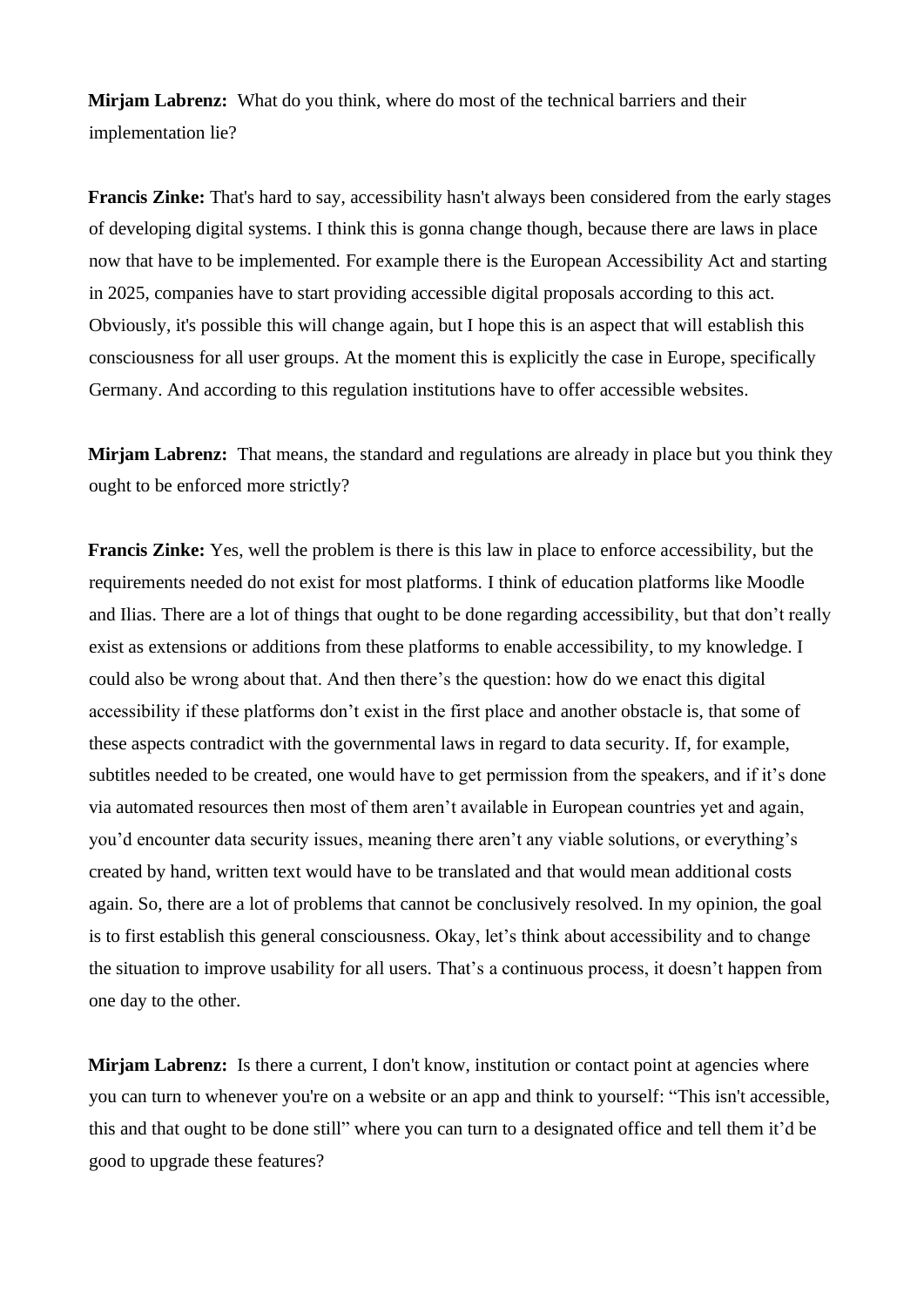**Francis Zinke:** Yes, there are. The agencies should always provide an explanation to their accessibility on their websites. And there should always be a contact person listed to write or mail to. And there would also be hints like: Okay, I saw these problems and in order for me to use your website properly I'd like to ask you to improve them. Or a specific explanation of the exact problem.

**Mirjam Labrenz:** Okay. What do you think, how digitally accessible is the University of Potsdam currently with all its faculties?

**Francis Zinke:** It's a process and it doesn't happen from one day to the other, but there are a lot of improvements to be made still. And then, of course, it is also important that the people who are responsible for the individual platforms are open with the developers or supervisors, and then the people who are actually responsible and, of course, also the users on the platforms, so that they can deposit their materials directly on the platforms in an accessible way if they wish. I can't say to what extent the individual faculties are already really accessible, because the University of Potsdam has so many different websites and web platforms that an individual test would have to be made for each platform in order to carry out this adaptation, which is a multi-step process that can take several years. It depends on it, because either this cannot be done by the University of Potsdam itself or I must be done by a provider or a new platform would have to be established and then. Therefore, it is always relevant to keep this in mind, even when developing new platforms or using new ones, that accessibility is also taken into account.

**Mirjam Labrenz:** It sounds like the University of Potsdam is already doing a lot in terms of digital accessibility. But not everything is fully developed yet, even if every faculty has its own website. What do you think, would it be possible in your opinion for the University of Potsdam to become completely digitally accessible within a short period of time, for example within a year, or would that be rather unrealistic?

**Francis Zinke:** So if it's purely about the websites, it's quite good if this Typo 3 system is used, because it's exactly this Typo 3 web system that is being worked on from the highest level so that it's completely barrier-free and if the faculties also always use this Typo 3 web system. If there are additional application requests, it is so that there are not always necessarily platforms that are already really accessible. So this question I can not really answer now. Some platforms are being worked on at the University of Potsdam to make them barrier-free, while others are constantly encountering new problems, or it's also the case that new systems are becoming established in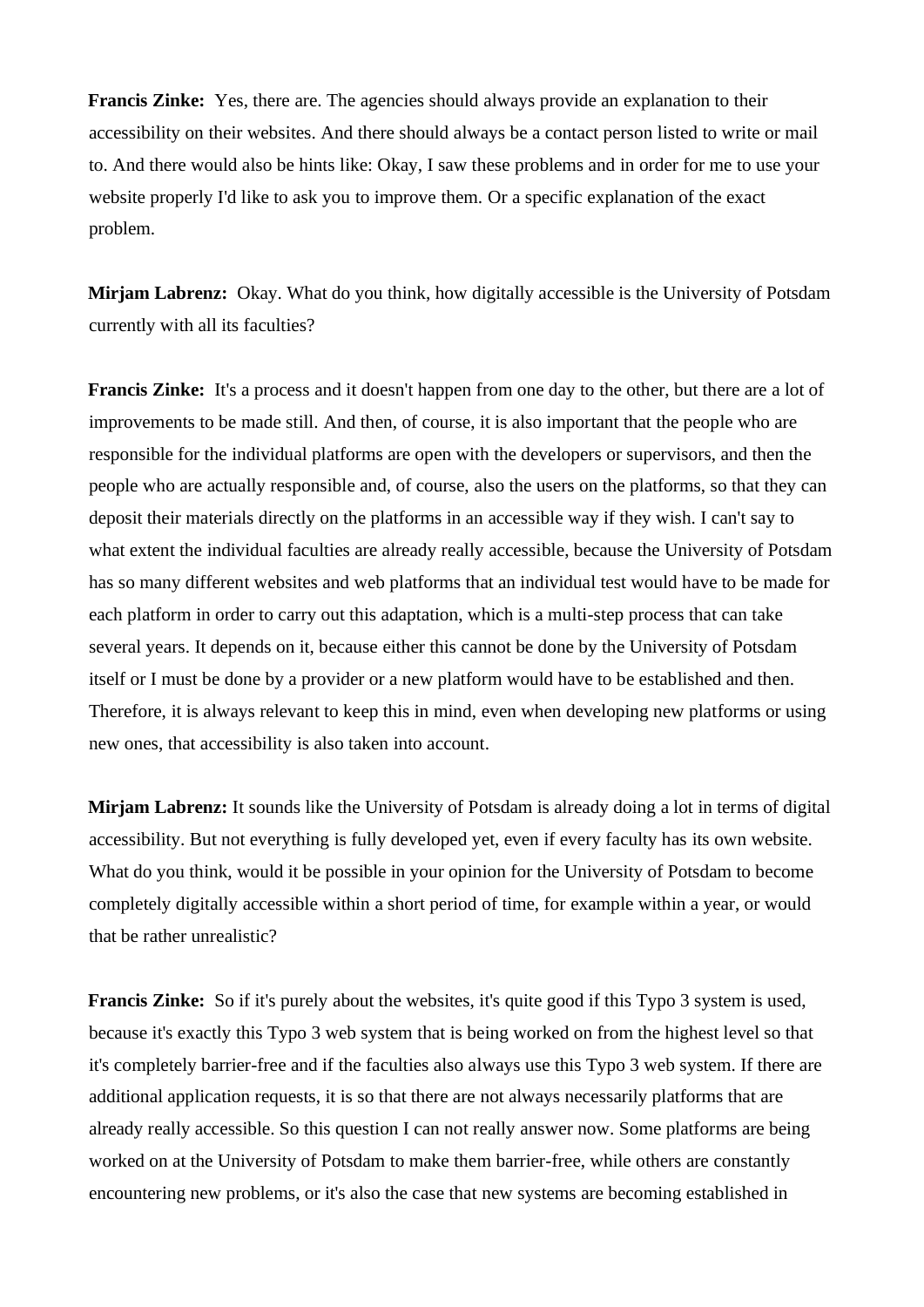society over time. For example, Zoom, which was used frequently during the pandemic. If these systems take accessibility into account right from the start, then that's a big advantage. Unfortunately, this is not the case with some other systems.

**Mirjam Labrenz:** Do you encounter a lot of obstacles in your digital day-to-day activities regarding digital accessibility, that hinder or impair you?

**Francis Zinke:** Personally, I don't have that much of a problem, because I'm a computer scientist and I can deal with it, but it's just that when there are so many overloaded websites, it simply steals time. And that annoys me, or when I'm looking for information or want to make an appointment with some authority and then can't find the actual link online to make the appointment. That annoys me, and in my opinion that's also part of accessibility, this usability.

**Mirjam Labrenz:** Yes, then we are slowly coming to the end and to the last question: What tips can you give to the teachers when planning their next courses. Above all, maybe there is a new digital, whole or half, hybrid semester coming up, maybe you can give the teachers a few tips along the way?

**Francis Zinke:** Yes, so there is of course the tip that at the beginning, even before the start of the course, the participants should be asked whether they have any wishes in the direction of digital accessibility or requirements and that these can then be sent directly to the teacher, possibly also anonymously and the teacher can then comment on it, so that would be one of my wishes. In part, this implementation of actually creating accessible documents requires a little more work. If now however with the students not at all the requirements exist necessarily then only for me personally the question is whether then completely these barrier liberties with to be fulfilled needs or must or should. It should it, in particular, if now these teaching materials are accessible permanently in the net for everyone or should be then it is in such a way that evenly these materials must be always barrier-free. It is always this weighing ok, which requirements actually exist? And exactly that should be asked at the beginning of the semester with the students and just in between then again and explicitly before the implementation of the exams. And in the case of examinations, if they are now also online-based examinations, the students should really be given the opportunity to take a sample examination online so that it is possible to look directly at whether the students could solve everything on a purely technical basis. And also again from the aspect of accessibility to answer the questions, yes. That is my hint, but I have to give further hints on the website of the University of Potsdam digital accessibility. Yes, so there is of course the tip that at the beginning, already before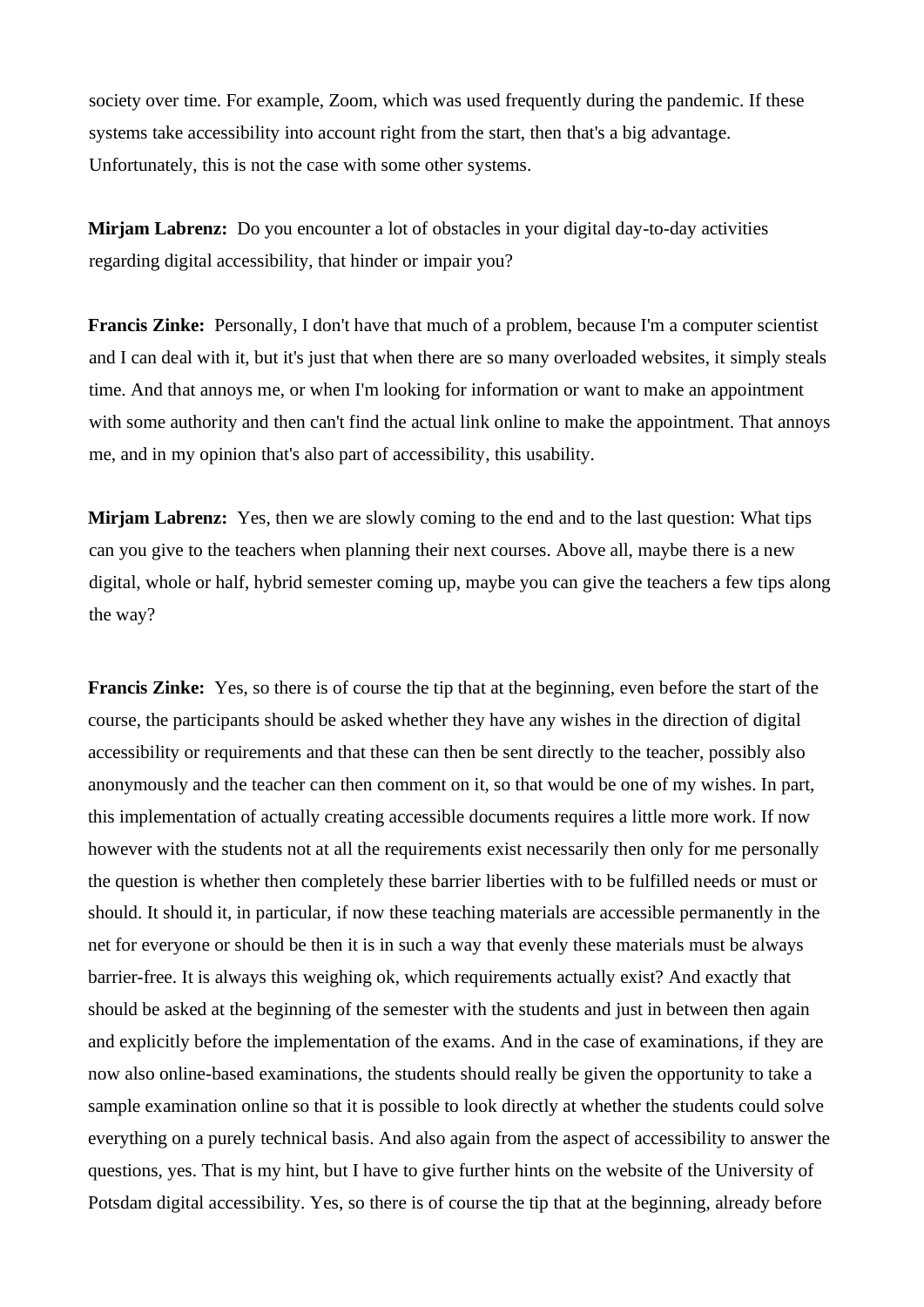the start of the course, the participants should be asked if they have any wishes in the direction of digital accessibility or requirements and that these can then be sent directly to the teacher, possibly also anonymously and the teacher can then comment on it, so that would be one of my wishes. In part, this implementation of actually creating accessible documents requires a little more work. If now however with the students not at all the requirements exist necessarily then only for me personally the question is whether then completely these barrier liberties with to be fulfilled needs or must or should. It should it, in particular, if now these teaching materials are accessible permanently in the net for everyone or should be then it is in such a way that evenly these materials must be always barrier-free. It is always this weighing ok, which requirements actually exist? And exactly that should be asked at the beginning of the semester with the students and just in between then again and explicitly before the implementation of the exams. And in the case of examinations, if they are now also online-based examinations, the students should really be given the opportunity to take a sample examination online so that it is possible to look directly at whether the students could solve everything on a purely technical basis. And also again from the aspect of accessibility to answer the questions, yes. That is my advice, but I have to give further adviceon the website of the University of Potsdam digital accessibility.

**Mirjam Labrenz:** That's exactly what I wanted to say again. On the website of the University of Potsdam, for example, there is also a guide on how to create digitally accessible documents and teachers are of course welcome to turn to it, if you know of another place where teachers can turn to, if they now have to meet any specific requirements for people with disabilities and do not know more, could you still say something about it?

**Francis Zinke:** Yes, for students there's the commissioner for students with disabilities and chronic illnesses, and also for employees. They are Robert Meile and Mrs. Guzmann is also responsible, if I remember correctly.

**Mirjam Labrenz:** Yes, and at the ZIM, where you work, especially regarding videos and such, are there any guides or such to help?

**Francis Zinke:** Well, if questions arise directly at ZIM about the aspect of digital accessibility, then it makes sense to contact me and then I would then, if it is now explicitly about digital accessibility, then pass on to the appropriate contact person for the different platforms or look for